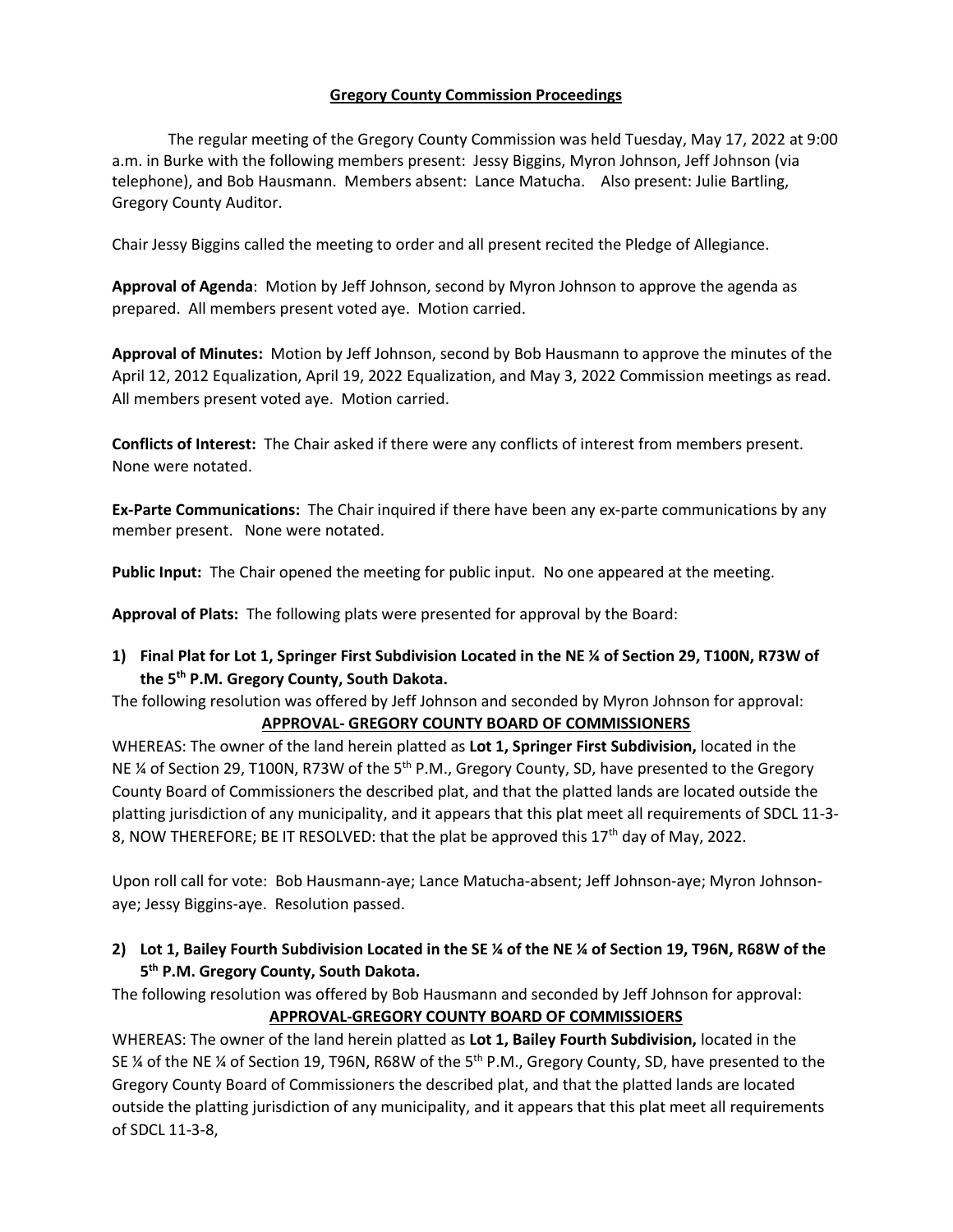NOW THEREFORE; BE IT RESOLVED: that the plat be approved this 17<sup>th</sup> day of May, 2022.

Upon roll call for vote: Bob Hausmann-aye; Lance Matucha-absent; Jeff Johnson-aye; Myron Johnsonaye; Jessy Biggins-aye. Resolution passed.

**3) Final Plat for Tract 1 River View Acres 2nd Addition In the SE ¼ of the SE ¼ of Section 14, T95N, R66W, of the 5th P.M. Gregory County, South Dakota.** 

The following resolution was offered by Myron Johnson and seconded by Bob Hausmann for approval: **COUNTY COMMISSIONER'S RESOLUTION**

Be it resolved by the County Board of Commissioners of Gregory County, South Dakota, that the above survey and plat be approved and the County Auditor of Gregory County, South Dakota, is hereby authorized and directed to endorse on such plat a copy of the resolution and certify the same. Approved this  $17<sup>th</sup>$  day of May, 2022.

Upon roll call for vote: Bob Hausmann-aye; Lance Matucha-absent; Jeff Johnson-aye; Myron Johnsonaye; Jessy Biggins-aye. Resolution passed.

**4) Final Plat for Tract 1 Diamond Ranch In the S ½ of Section 14, T95N, R66W, of the 5th P.M. Gregory County, South Dakota.**

The following resolution was offered by Jeff Johnson and seconded by Myron Johnson for approval: **COUNTY COMMISSIONER'S RESOLUTION**

Be it resolved by the County Board of Commissioners of Gregory County, South Dakota, that the above survey and plat be approved and the County Auditor of Gregory County, South Dakota, is hereby authorized and directed to endorse on such plat a copy of the resolution and certify the same. Approved this 17<sup>th</sup> day of May, 2022.

Upon roll call for vote: Bob Hausmann-aye; Lance Matucha-absent; Jeff Johnson-aye; Myron Johnsonaye; Jessy Biggins-aye. Resolution passed.

**5) Nolan Tract 1 and Nolan Tract 2 In the NW ¼ and the West half of the NE ¼ of Section 33, T95N, R66W Of the 5th Principal Meridian Gregory County, South Dakota.**

The following resolution was offered by Bob Hausmann and seconded by Jeff Johnson for approval: **COUNTY COMMISSIONER'S RESOLUTION**

Be it resolved by the County Board of Commissioners of Gregory County, South Dakota, that the above survey and plat be approved and the County Auditor of Gregory County, South Dakota, is hereby authorized and directed to endorse on such plat a copy of the resolution and certify the same. Approved this 17<sup>th</sup> day of May, 2022.

Upon roll call for vote: Bob Hausmann-aye; Lance Matucha-absent; Jeff Johnson-aye; Myron Johnsonaye; Jessy Biggins-aye. Resolution passed.

**6) Final Plat for Lot 12, Soesbe Subdivision Located in the N ½ of the NW ¼ of Section 11, T97N, R73W of the 5 P.M. Gregory County, South Dakota.**

The following resolution was offered by Jeff Johnson and seconded by Bob Hausmann for approval: **APPROVAL-GREGORY COUNTY BOARD OF COMMISSIONERS**

WHEREAS: the owner of the land herein platted as **LOT 12, SOESBE SUBDIVISION,** located in the N ½ of the NW  $\frac{1}{4}$  of Section 11, T97N, R73W of the 5<sup>th</sup> P.M., Gregory County, SD, having presented to the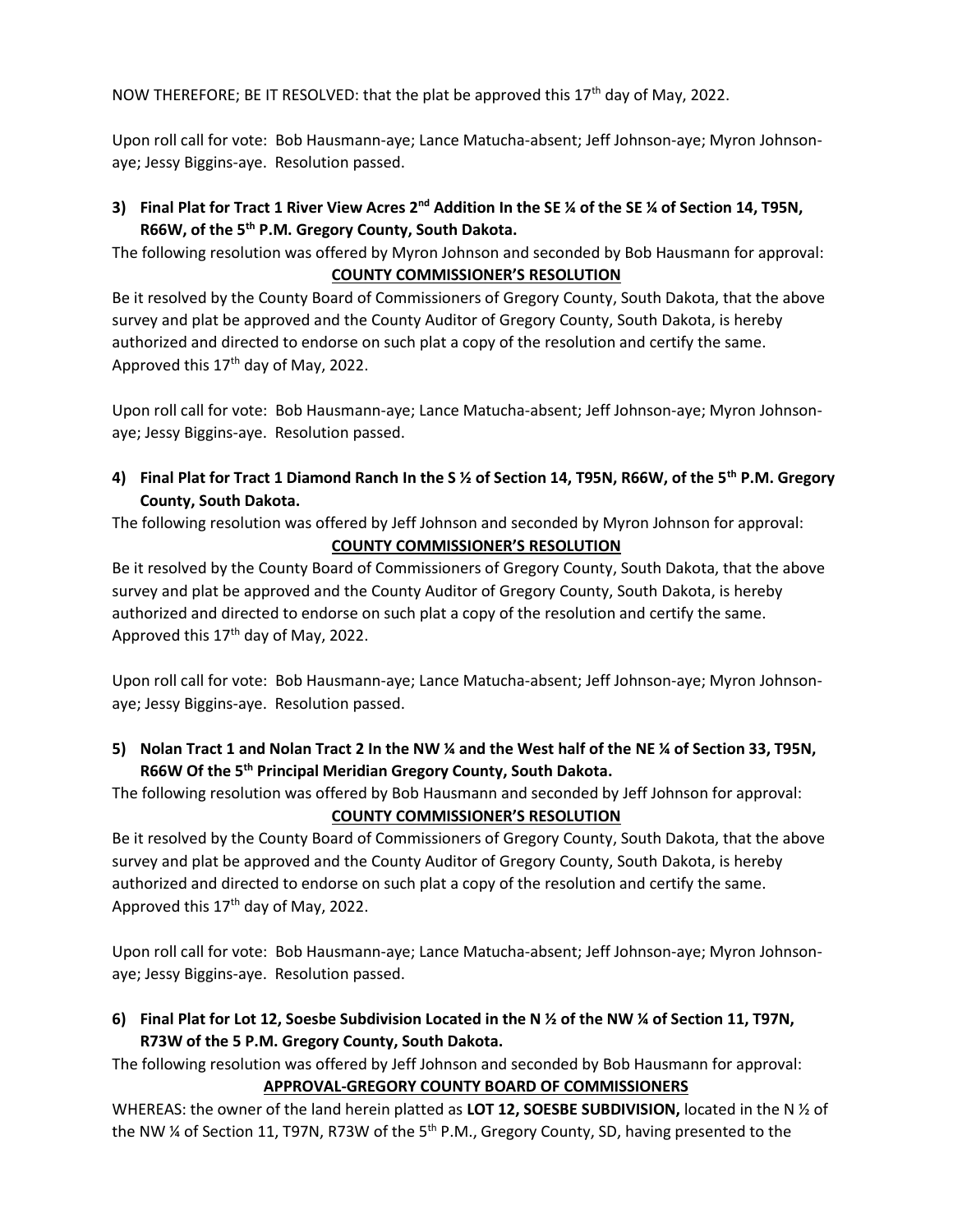Gregory County Board of Commissioners the described plat, and that the platted lands lie within the platting jurisdiction but outside the City Limits of Gregory, SD and that it appears that this plat meets all requirements of SDCL 11-3-8, NOW THEREFORE: BE IT RESOLVED: that the plat be approved this 17<sup>th</sup> day of May, 2022.

Upon roll call for vote: Bob Hausmann-aye; Lance Matucha-absent; Jeff Johnson-aye; Myron Johnsonaye; Jessy Biggins-aye. Resolution passed.

### **7) Final Plat for Lot 13 and 14, Soesbe Subdivision Located in the N ½ of the NE ¼ of Section 11, T97N, R73W of the 5th P.M. Gregory County, South Dakota.**

The following resolution was offered by Jeff Johnson and seconded by Myron Johnson for approval:

## **APPROVAL-GREGORY COUNTY BOARD OF COMMISSIONERS**

WHEREAS: the owner of the land herein platted as **Lots 13 and 14, SOESBE SUBDIVISION,** located in the N <sup>1/2</sup> of the NE <sup>1/2</sup> of Section 11, T97N, R73W of the 5<sup>th</sup> P.M., Gregory County, SD having presented to the Gregory County Board of Commissioners the described plat, and that the platted lands lie within the platting jurisdiction but outside the City Limits of Gregory, SD and that it appears that this plat meets all requirements of SDCL 11-3-8, NOW THEREFORE: BE IT RESOLVED: that the plat be approved this  $17<sup>th</sup>$  day of May, 2022.

Upon roll call for vote: Bob Hausmann-aye; Lance Matucha-absent; Jeff Johnson-aye; Myron Johnsonaye; Jessy Biggins-aye. Resolution passed.

**Data Request:** Betty Jo Hoffman, DOE and Nichole Matucha, Deputy DOE, met with the Board to discuss a process for determining fees for the cost of compiling information requested by mortgage firms. The Board requests that the DOE office find out what data is requested and what staff time is necessary to compile the information. A fee structure will be set at a later date.

**Executive Session:** Motion by Myron Johnson, second by Bob Hausmann to enter into executive session at 9:32 a.m. to discuss personnel. Amy Bartling Jacobsen, State's Attorney, was also present. All members present voted aye. Motion carried.

Motion by Bob Hausmann, second by Jeff Johnson to adjourn from executive session at 9:52 a.m. with the following action taken: Approval is given to the State's Attorney to offer the full-time position of Office Assistant to Dulcie Swan, with an effective hire date of May 25, 2022 at \$15.30 per hour. All members present voted aye. Motion carried.

**Generator Grant Application:** The County will be applying for a grant to purchase and install a new generator for the Courthouse, through the office of Emergency Management.

Motion by Myron Johnson, second by Bob Hausmann to offer the following resolution:

### **RESOLUTION**

# **APPOINTMENT OF APPLICANT AGENT**

# **For the Building Resilient Infrastructure and Communities Program (BRIC)**

WHEREAS, **Gregory County** is submitting a Building Resilient Infrastructure and Communities grant application to the Federal Emergency Management Agency and the State of South Dakota for the **Gregory County Generator Project**; and